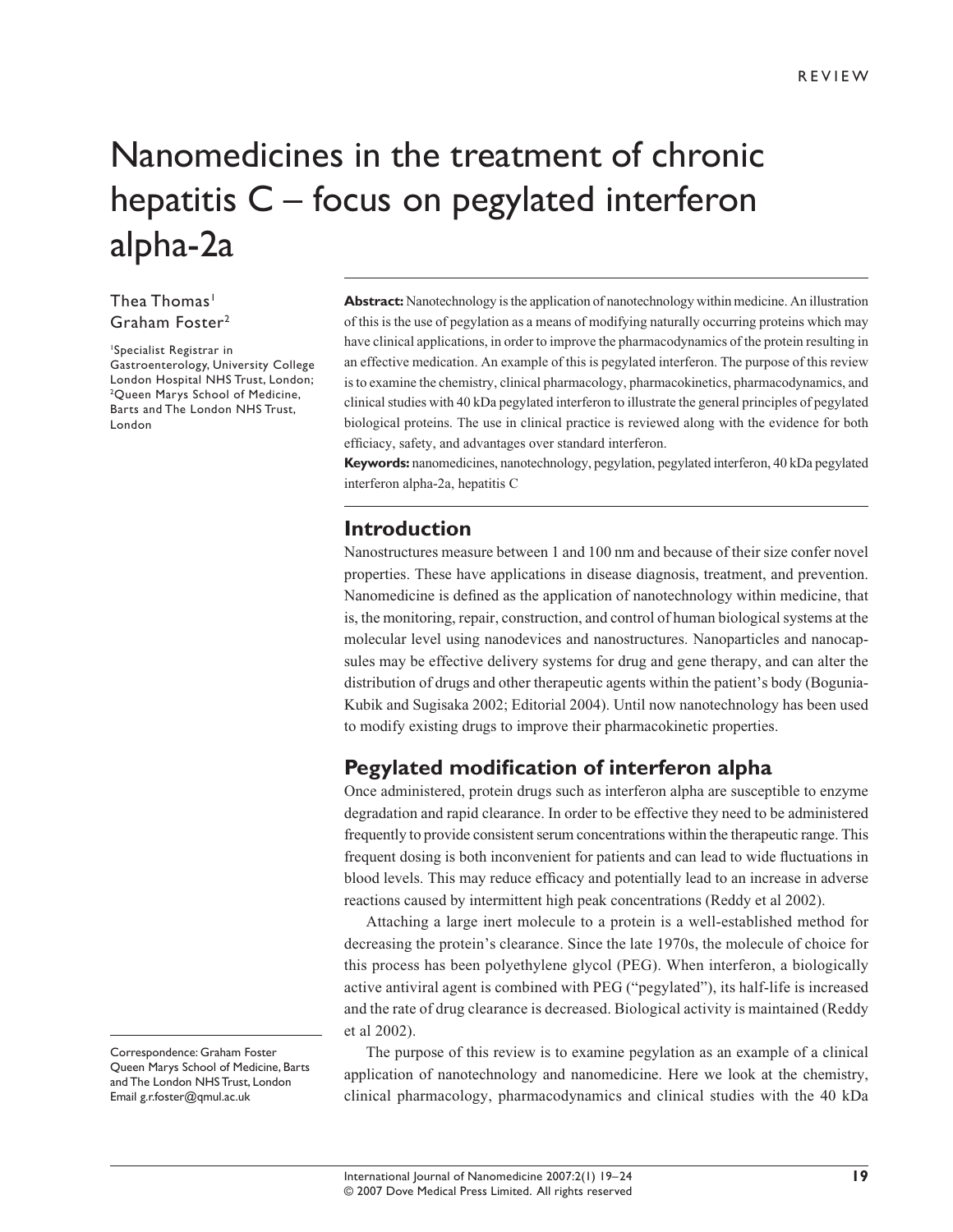pegylated interferon (peginterferon) alpha-2a, to illustrate the general principles of pegylated biological proteins. Other long-acting type 1 interferons have been created and one other peginterferon (12 kDa pegylated alpha-2b) is currently licensed for clinical use. It is not the purpose of this review to examine the similarities and differences between these two drugs and we will therefore restrict our discussion to the 40 kDa peginterferon alpha-2a.

# **Chemistry and potential advantages of pegylation**

The molecular weight of the PEG moiety, its structure, the number and location of peg moieties attached to the protein, and the chemical method of attachment determine the physicochemical and pharmacological properties of the resulting protein conjugate. For a circulating pegylated protein, the optimum mass of a PEG molecule required to prolong renal and cellular clearance of molecules is estimated to be 40–60 kDa for once-weekly dosing (Yamaoka et al 1994; Fung et al 1997; Heathcote et al 1999). Smaller pegylated proteins are filtered freely in the glomerulus (Delgado et al 1992; Yamaoka et al 1994), and therefore extend protein half-life to a lesser extent. However, the optimum size of the PEG molecule needed to extend a protein half-life cannot be derived from mathematical models and needs to be determined empirically. This is because the overall half-life of a pegylated protein is determined by a complex variety of factors including absorption from injection sites and tissue distribution.

PEG chains may be attached at a single or multiple sites on the protein molecule. It is preferable for there to be a single attachment site as excessive pegylation will decrease the activity of the drug (Fung et al 1997; Olsen et al 1997). Excessive pegylation will also produce a protein with many positional isomers that may have different biological properties. There are various methods available to join the monofunctional PEG chains (ie, those with a single attachment site) to proteins. Most involve coupling the PEG molecule either to amines located on the N-terminus or to lysine residues on the protein. These form stable covalant bonds. Alternatively, PEG derivatives can be synthesized that are reactive towards other nucleophiles on the protein such as sulfhydryl groups. The PEG molecule can be stably conjugated to the protein or coupled with a hydrolyzable bond that allows slow release of the active interferon moiety (Reddy et al 2002).

In the development of the 40 kDa peginterferon alpha-2a, studies in rats initially tested a wide range of PEG moieties for attachment to interferon alpha-2a (Fung 1997). These studies showed that conjugates of interferon alpha-2a with PEGs of various molecular weights and structures improved the absorption, distribution, and elimination characteristics of the protein (Bailon et al 1999, 2001). Different PEG conjugates exhibited marked differences in pharmacokinetic properties. Peginterferon alpha-2a (40 kDa) conferred enhanced pharmacological properties of standard interferon alpha-2a in terms of antiviral activity, terminal half-life, and mean plasma residence time. Administration of 40 kDa peginterferon alpha-2a produced sustained plasma concentrations compared with standard interferon alpha-2a (Bailon et al 2001). An additional benefit of the pegylated molecule was a reduction in immunogenicity (Figure 1). That is, standard interferon alpha-2a elicited immunogenic responses in mice whereas pegylated molecules were less immunogenic. Smaller PEG interferons (such as 5 kDa linear peginterferon alpha-2a) have reduced immunogenicity and 40 kDa peginterferon alpha-2a has been shown not to elicit an antibody response (Bailon et al 2001).

## **Kinetics of 40 kDa peginterferon alpha-2a**

Two studies have examined the pharmacokinetic properties of single dose sub-cutaneous 40 kDa peginterferon alpha-2a in healthy volunteers.

In a study by Xu and colleagues, subjects were administered either interferon alpha-2a (3 million international units, MIU) or 40 kDa peginterferon alpha-2a (45 μg, 135 μg, or 270 μg), followed by administration of interferon alpha-2a (18 MIU) (Xu et al 1998). The pharmacokinetics of peginterferon alpha-2a (40 kDa) were linear in this dose range. In comparison with standard interferon alpha-2a, the pegylated form had sustained absorption, reduced systemic clearance, and increased serum half-life.

Similar pharmacokinetic results were reported by Aligranati and collegues, who assessed subcutaneous administration of 40 kDa peginterferon alpha-2a (180 μg) in 20 healthy volunteers. Substantial serum levels of 40 kDa peginterferon alpha-2a were reached 3–8 hours after dosing and the maximal serum concentration of the drug was reached about 80 hours post injection, reflecting the sustained absorption of the drug. The mean absorption time was markedly sustained for 40 kDa peginterferon alpha-2a compared with published data for interferon, indicating that sustained concentrations of peginterferon would be present throughout a 1-week dosing interval. This was assuming a first-order absorption process (Algranati et al 1999).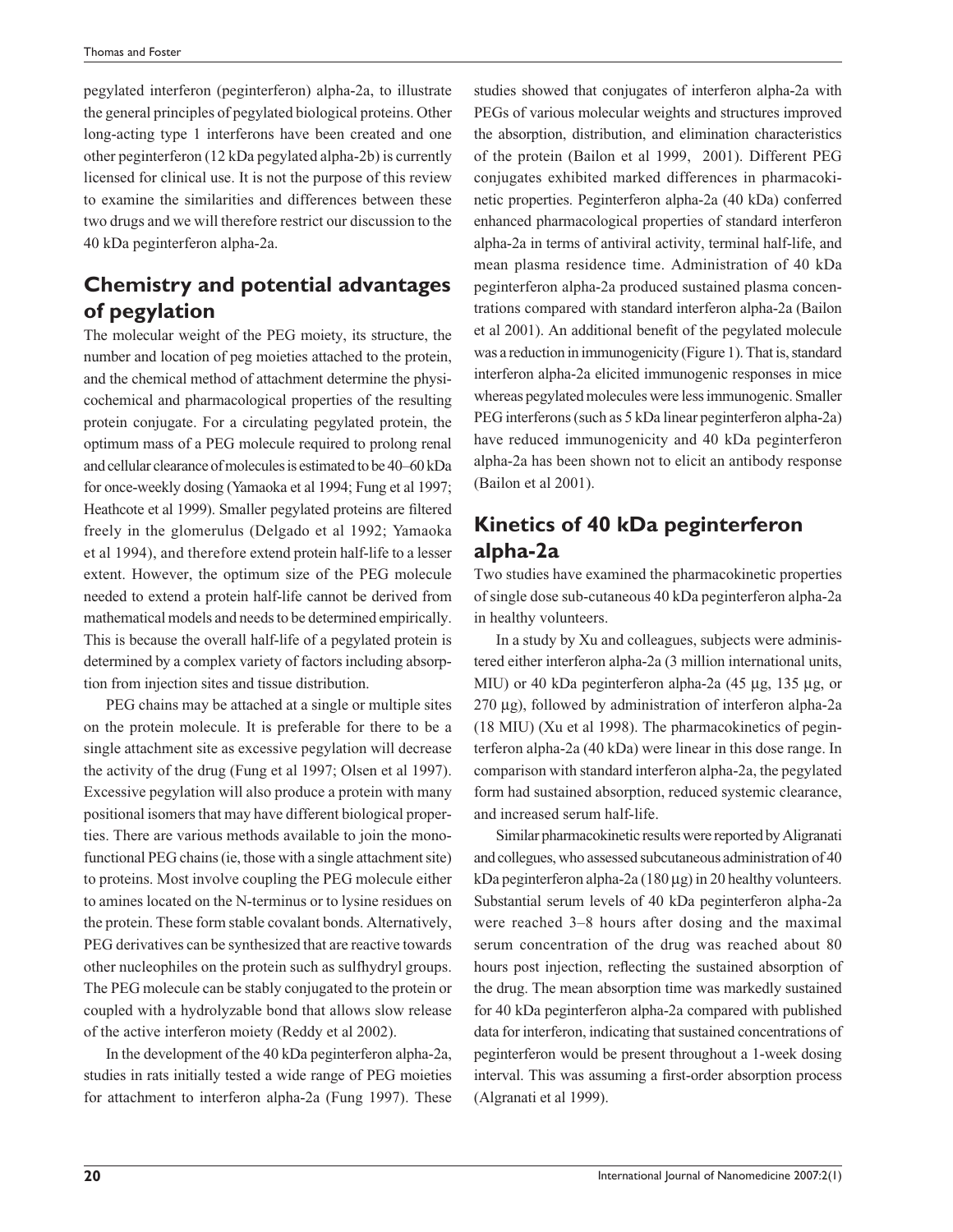

**Figure 1** Mean serum activity of standard IFN alpha-2a (▲)and 40 kDa peginterferon alpha-2a (•) after subcutaneous administration in rats. Reprinted with permission from Bailon P, Palleroni A, Schaffer CA, et al. 2001. Rational design of a potent long lasting form of interferon: a 40 kDa branched polyethylene glycol conjugated interferon alpha-2a for the treatment of hepatitis C. *Bioconj Chem*, 12:195–202. Copyright © 2001 American Chemical Society.

During multiple dosing in chronic hepatitis C patients treated once weekly over 48 weeks, 40 kDa peginterferon alpha-2a had sustained absorption and reduced apparent total body clearance (Modi et al 2000). During steady state concentrations, reached after 5–8 weeks of treatment, the peak to trough ratio of 40 kDa peginterferon alpha-2a was constant, indicating a uniform concentration throughout the dosing interval (Modi et al 2000). The pharmacokinetic properties are similar both in healthy volunteers and in patients with and without cirrhosis (Heathcote et al 1999).

In summary, clinical studies in both healthy volunteers and patients with a variety of different stages of liver disease have shown similar results to the initial animal studies and indicate that pegylated interferons have enhanced pharmacokinetic properties.

#### **Antiviral activity**

The value of enhanced pharmacokinetic properties needs to be shown in clinical studies of efficiacy. In patients receiving treatment for chronic hepatitis C infection (HCV), the response to therapy is usually analyzed by determining the proportion of patients who have no detectable virus in their circulation 6 months after completing therapy. This is known as sustained virological response (SVR). Long term follow up studies have shown that patients who achieve an SVR have an extremely low probability of relapse and are probably cured. It is now

well established that different strains of HCV (known as genotypes) respond differently to therapy – patients infected with genotype type 1 HCV have much reduced response rates compared with patients infected with genotypes 2 and 3. It is now recognized that combining ribavarin with interferon-based treatment regimes significantly increases the number of patients who achieve a sustained virological response. The results from various clinical trials demonstrate that treatment with 40 kDa peginterferon alpha-2a provides significant improvement over standard interferon alpha-2a therapy.

## **Efficacy alone and in combination with ribavarin**

It has been shown that combination therapy in the form of interferon and ribavarin markedly improves therapy results compared with monotherapy with interferon alone (Friedrich-Rust et al 2005) The development of peginterferon has led to a further improvement of virological response rates especially for genotype 1-infected patients. Results from both phase 2 and phase 3 trials have shown once weekly administration of 40 kDa peginterferon alpha-2a to be more effective than three times a week administration of standard interferon alpha-2a (Zeuzem et al 2000; Reddy et al 2001).

This result has been shown to be the case in all genotype cohorts of hepatitis C patients. Patients with genotype non-1 tend to respond better that genotype 1. But a marked benefit has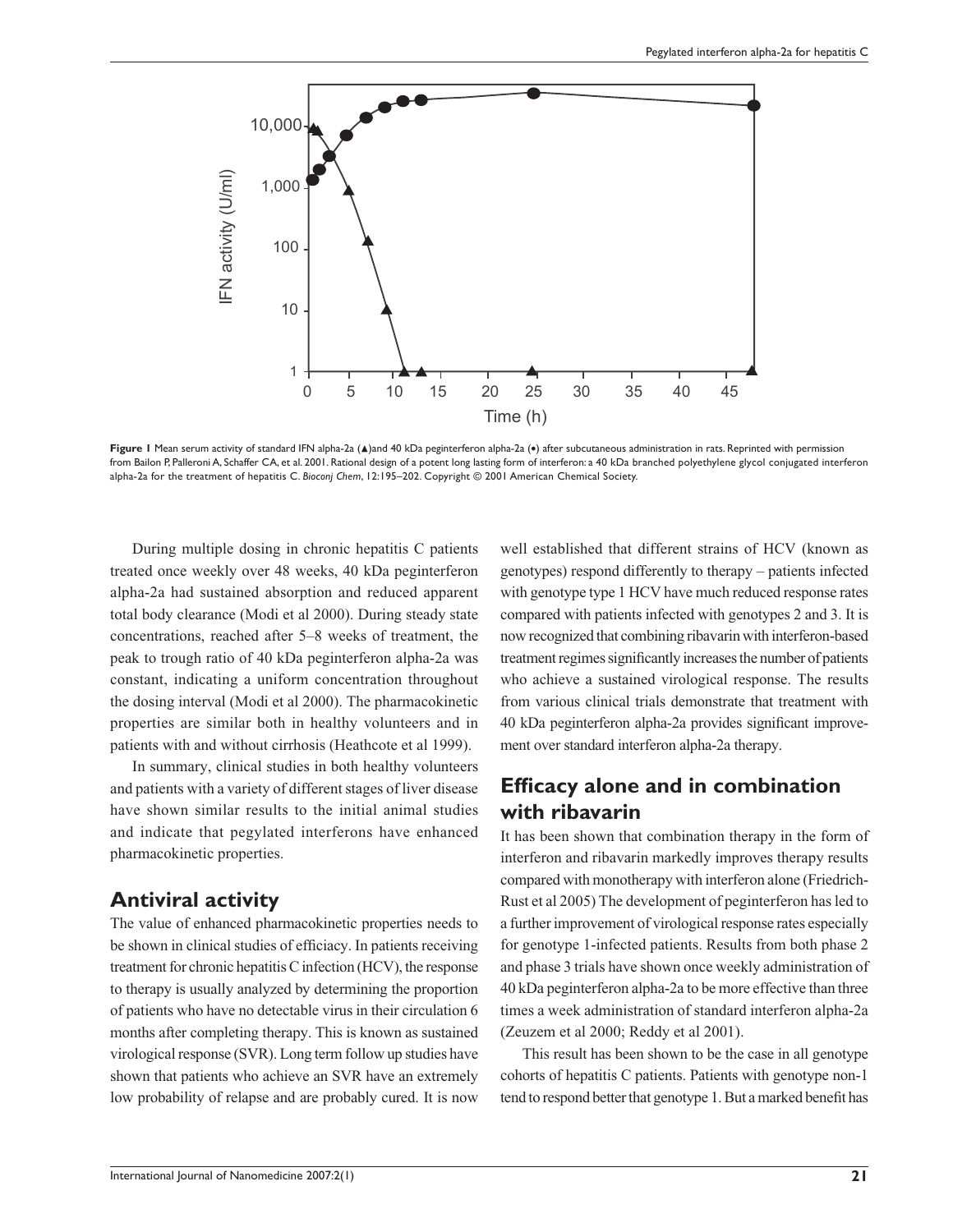been shown in genotype 1 treated with pegylated interferon. Genotype 4 usually exhibits a poorer response to treatment than other genotypes, in trials using pegylated interferon the response rates have been better (Sherman et al 2000).

In the case of patients with bridging fibrosis and cirrhosis, which are notoriously difficult to treat, pegylated interferon has shown better outcomes in terms of virological, biochemical, and histological responses. Meta-analysis of all peginterferon alpha-2a monotherapy trials confirms that the response rates to 40 kDa peginterferon alpha-2a are much higher than to standard interferon alpha-2a both in patients with difficult-to-treat disease because of genotype or with complications such as cirrhosis (Pockros et al 2000).

In combination with ribavarin, peginterferon alpha-2a has been shown to be superior to peginterferon alone and standard interferon alpha-2b plus ribavarin, in interferonnaive patients (Fried et al 2001). In a large randomized control trial involving two thirds patients with genotype 1 infection, patients treated with both 40 kDa peginterferon alpha-2a and ribavarin had better virological responses than other treatment regimes (Fried et al 2001).

## **Tolerability**

Several studies have compared peginterferon with standard interferon in patients with hepatitis C, both with and without complications such as fibrosis and cirrhosis. In these studies peginterferon alpha-2a has been shown to be tolerated as well as if not better than standard interferon alpha-2a (Heathcote et al 2000; Zeuzem et al 2000; Reddy et al 2001) The frequency of adverse events are also reported as similar with peginterferon and standard therapy interferon alpha-2a.

Side-effects reported with peginterferon are typical of those reported for interferon therapy and include: depression, pyrexia, rigors, nausea, vomiting, impaired concentration, and alopecia (Zeuzem et al 2000; Reddy et al 2001). Psychiatric events such as severe depression, psychosis, and personality disorder have been reported as similar in patients taking standard interferon and peginterferon (Heathcote et al 2000; Zeuzem et al 2000) In the general chronic hepatitis C population similar findings have been reported.

Another well-established group of adverse effects of interferon treatment are hematological abnormalities, particularly in those patients with cirrhosis. In studies comparing standard interferon with peginterferon, the incidence of neutropenia is reported as similar (Heathcote et al 2000; Zeuzem et al 2000) Thrombocytopenia, although uncommon, has been reported as higher in one study in those patients with cirrhosis treated with 40 kDa peginterferon alpha-2a rather than those treated with standard interferon alpha-2a. In the same study the patients with chronic hepatitis C and not cirrhosis had similar rates of thrombocytopenia (Heathcote et al 2000). Anemia has been reported with both therapies and in one study one patients the discontinuation of therapy with peginterferon due to anemia (Zeuzem et al 2000).

Using quality of life questionnaires, results have been better in patients treated with 40 kDa peginterferon alpha-2a compared with standard interferon alpha-2a. An analysis of patients participating in a randomized control trial revealed that those receiving 40 kDa peginterferon alpha-2a experienced significantly better quality of life and less fatigue than those treated with standard interferon alpha-2a as early as 2 weeks into therapy with the differences persisting at 12 weeks (Rasenack et al 2000). At this time significantly more patients treated with peginterferon alpha-2a rated themselves as feeling "better or much better" than 1 year earlier. Similar results have been reported for patients with cirrhosis (Cooksley et al 2000).

Based on these results, it is clear that patients with hepatitis C with and without cirrhosis may safely be treated with peginterferon alpha-2a. By adding the PEG molecules to interferon additional adverse events are not experienced, and quality of life is generally better in those treated with pegylated interferon.

## **Disadvantages of peginterferon**

The addition of PEG moieties to type I interferon has significantly enhanced the pharmacokinetic and pharmacodynamic properties of the molecule. However production of peginterferon is not a trivial process and has required substantial investment in manufacturing technology which has resulted in a substantial increase in production costs. Furthermore the peginterferon is less active on a mole for mole basis when compared with unmodified interferon. In the clinic this problem is easily overcome by using larger quantities of drug, but the use of large amounts of an expensively produced therapeutic inevitably significantly increases unit costs. Thus the chief disadvantage of the peginterferon is the unavoidable increase in drug prices leading to a significant increase in drug costs. Although the use of the more expensive peginteferons is cost effective there is a net increase in health care expenditure that is burdensome to many.

#### **Health economic data**

The value of any new technology needs to be assessed in both clinical and economic terms and pegylated interferon has been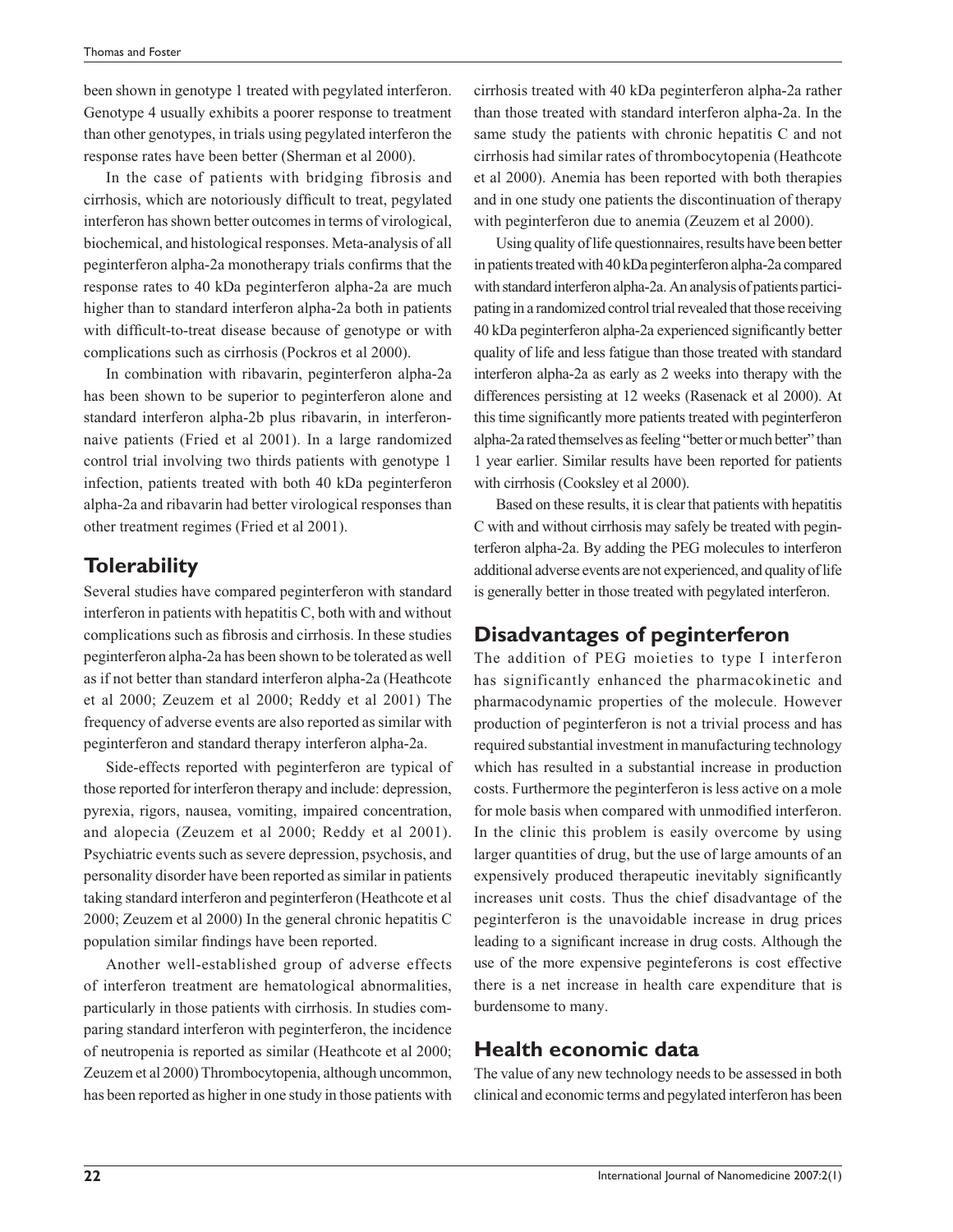assessed in this way. A 10-year projection from 1998 estimates that increases in chronic hepatitis C related diseases will occur as follows: cirrhosis (61%), decompensated cirrhosis (279%), hepatocellular carcinoma (68%), liver transplantation (528%), and liver-related deaths (223%) (Davis et al 1998). Approximately 170 million people worldwide are infected with hepatitis C (WHO 1999). Approximately 100 000 new cases occur every year in the United States (CDC 1998; EASL 1999; Alter et al 1999). Presently hepatitis C-related liver disease accounts for 8000 to 10 000 deaths per year in the United States (CDC 1998). Patients with develop hepatitis C are at risk of serious long-term sequelae including cirrhosis, hepatocellular carcinoma, liver transplantation, and death from liver disease-related causes.

Health ecomonic models have been used to assess the long-term effects and cost effectiveness of peginterferon therapy in hepatitis C patients. They have shown that in terms of QALY (quality adjusted life years), peginterferon alpha-2a is cost effective in the management of hepatitis C (Annemans et al 2004).

#### **Conclusion**

Standard interferon is absorbed rapidly and then quickly eliminated from the body, peak levels occur within hours of subcutaneous administration of the drug, and decline rapidly to be undetectable at 24 hours. This means patients experience sub-therapeutic levels of the drug for the majority of the time.

Using techniques evolved though nanomedicine, the protein interferon has been altered by way of attaching a PEG moiety. This adaptation improves the pharmacokinetic properties of the protein. This includes increased solubility, increased resistance to enzyme degradation, reduced immunogenicity, and reduced renal clearance. Peginterferon alpha-2a (40 kDa) exhibits sustained absorption, less variability in peak and trough concentrations, a restricted volume of distribution, and reduced renal clearance compared with standard interferon.

Pegylation results in a drug that can be administered once a week producing a sustained virological response throughout the whole week. The trials that have been performed to compare standard and peginterferon have shown better efficacy in combination with ribavarin than standard interferon. These results are probably due to the reasons summarized. Pegylation does not seem to result in more adverse events or side-effects than standard interferon and patients have reported feeling better while taking peginterferon than standard interferon.

Over the next 10 years it is evident that hepatitis C will become a global health care problem, inducing end-stage liver disease in many millions of individuals. It is therefore important in both in clinical and economic terms to establish the best possible ways of treating the disease, and preventing long-term complications. Combination therapy involving interferon and ribavarin have been shown to be effective in the treatment of the disease. Peginterferon has advantages over standard interferon, and is an effective method of administrating interferon.

#### **References**

- Algranati NE, Sy S, Modi M. 1999. A branched methoxy 40 kDa polyethylene glycol (PEG) moiety optimises the pharmacokinetics (PK) of peg interferon a-2a (PEG-IFN) and may explain its enhanced efficacy in chronic hepatitis C (CHC). *Hepatology*, 40:190.
- Alter MJ, Kruszon-Moran D, Nainan OV, et al. 1999. The prevalence of hepatitis C virus infection in the united states, 1988 through 1994. *N Engl J Med,* 341:556–62.
- Annemans L, Warie H, Nechelput M, et al. 2004. A health economic model to assess the long term effectiveness of PEG IFN alpha-2a in hepatitis C infected patients. *Gastroenterol Belg,* 67:1–8.
- Bailon P, Palleroni A, Schaffer CA, et al. 2001. Rational design of a potent long lasting form of interferon: a 40 kDa branched poly-ethylene glycol-conjugated interferon alpha-2a for the treatment of hepatitis C*. Bioconjug Chem,* 12:195–202.
- Bailon P, Spence C, Schaffer CA, et al. 1999. Pharmacokinetic properties of five polyethylene glycol conjugates of interferon alfa-2a. Antivir *Ther,* 4:27.
- Bogunia-Kubik K, Sugisaka M. 2002. From molecular biology to nanotechnology and nanomedicine. *Biosystems,* 63:123–38.
- [CDC] Centers for Disease Control and Prevention. 1998. Recommendations for prevention and control of hepatitis C virus (HCV) infection and HCV related disease. *MMWR Morb Mortal Wkly Rep,* 47:1–40.
- Cooksley G, Foster G, Green J, et al. 2000. The effect of successful antiviral therapy on health related quality of life for patients with chronic hepatitis C and cirrhosis. *Gastroenterology,* 118:951.
- Davis GL, Albright JE, Cook S. 1998. Projecting the future health care burden from hepatitis C in the united states. *Hepatology,* 28:390A.
- Delgado C, Francis GE, Fisher D. 1992. The uses and properties of PEG linked proteins. *Crit Rev Ther Drug Carrier Syst,* 9:249–304.
- [EASL] European Association for the Study of the Liver. 1999. International Consensus Conference on Hepatitis. Consensus statement. *J Hepatol,*  30:956–61.
- Editorial. 2004. Nanomedicine: grounds for optimism, and a call for papers. *The Lancet,* 362 (9385):673–4.
- Fried MW, Shiffman ML, Reddy KR, et al. 2001. Pegylated interferon alfa-2a (Pegasys) in combination with ribavarin: efficacy and safety results from phase 3 randomised actively controlled multicentre study. *Gastroenterology,* 120:A55.
- Friedrich-Rust M, Zeuzem S, Sarrazin C. 2005. Current therapy for hepatitis C. *Int J Colorectal Dis,* 21:1–9.
- Fung WJ, Porter JE, Bailon P. 1997. Strategies for the preparation and characterisation of poly(ethylene glycol) vinyl sulfone. *Polym Prepr*, 38:565–6.
- Heathcote EJ, Pockros PJ, Fried MW, et al. 1999 the pharmacokinetics of pegylated-40 K interferon alpha-2a (PEG-IFN) in chronic hepatitis C (CHC) patients with cirrhosis. *Gastroenterology,* 116:735.
- Heathcote EJ, Shiffman ML, Cooksley WG, et al. 2000. Peginterferon alfa-2a in patients with chronic hepatitis C and cirrhosis. *N Engl J Med,*  343:1673–80.